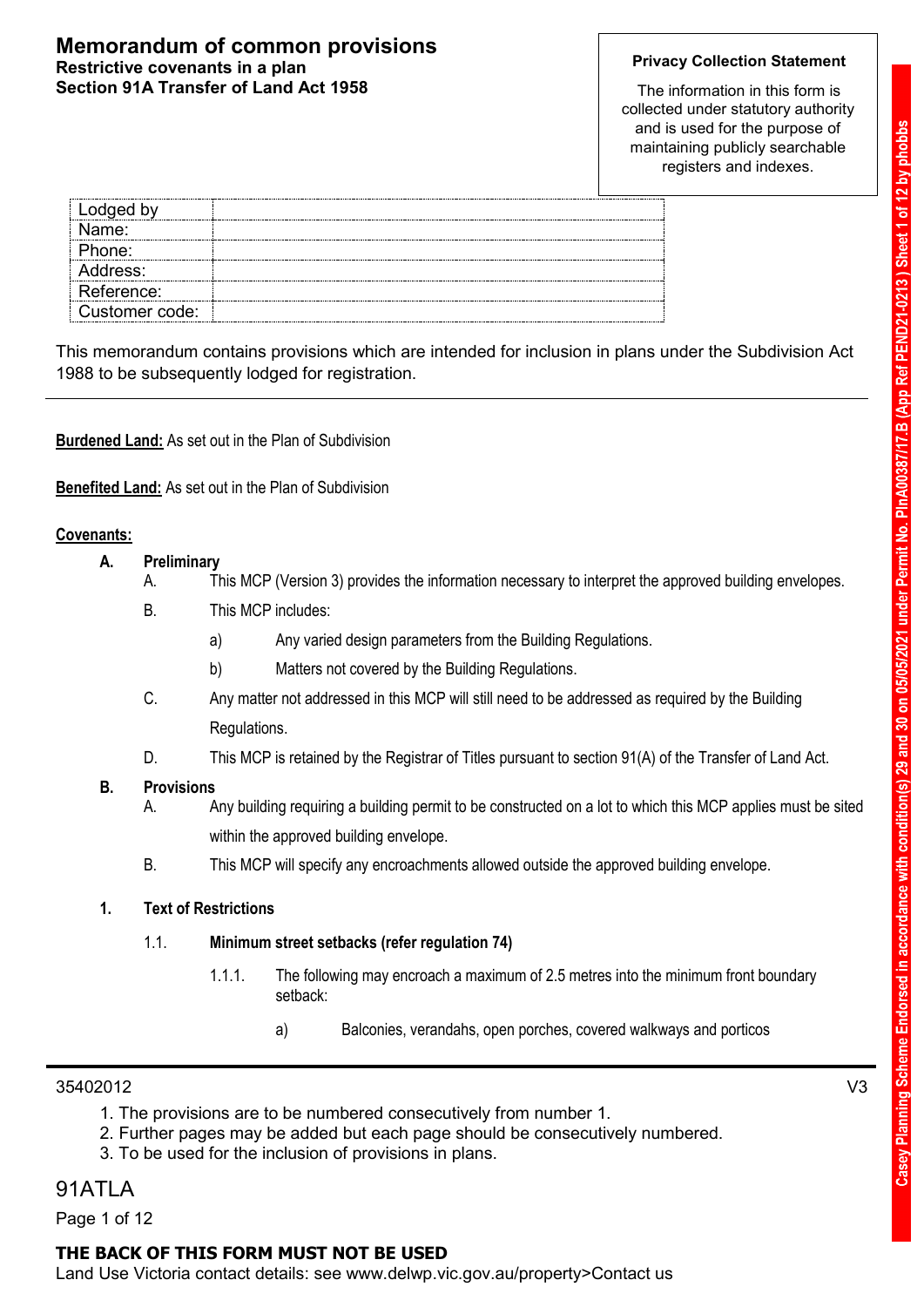- 1.1.2. The following may encroach a maximum of 0.6 metres into the minimum front boundary setback:
	- a) Eaves, facias and gutters.
- 1.1.3. A garage opening on a lot must not occupy more than 40 per cent of the width of the front boundary.
- 1.1.4. A garage on a lot must be setback at least 5.5 metres from the front boundary of the lot, except for the following:
	- a) Where a front boundary setback of 3 metres is specified on the building envelope plan, a garage must be setback at least 5 metres from the front boundary of the lot.
	- b) Where an alternative garage setback of less than 3 metres or greater than 5 metres is approved by the Responsible Authority.
- 1.1.5. A garage on a lot must be setback at least 1 metre behind the front wall of the dwelling.

### 1.2. **Side and rear Setbacks (refer regulation 79)**

- 1.2.1. The following may encroach a maximum of 0.6 metres into the minimum side and rear setbacks:
	- a) Balconies, verandahs, open porches, covered walkways, porticos, eaves, facias and gutters.
- 1.2.2. Side and rear setbacks for building elements (such as walls and roof coverings) must comply with the requirements specified in the height and setback profiles. The setback profile identifier codes are noted on the building envelope plans.
- 1.2.3. If a lot is shown with the profile identifier codes A and B on opposite side boundaries, the codes can be interchanged.
- 1.2.4. In addition to the allowable encroachments in the Building Regulations, the following can encroach into the minimum side and rear setback specified by the relevant setback profile identifier code:
	- a) Outbuildings not exceeding 3.6 metres in height.

### 1.3. **Walls on boundaries (refer regulation 80)**

- 1.3.1. Construction within 200mm of a boundary is only permitted where the setback profiles identified in the building envelope plans indicate a building area on the boundary.
- 1.3.2. For lots to which the Small Lot Housing Code applies, a wall constructed on a side or rear boundary of a lot can extend a maximum total length of:
	- a) 60% of the total length of the side boundary; or
	- b) The length of any simultaneously constructed abutting wall, whichever is the greater.

### 1.4. **Solar access to existing north-facing habitable room windows (refer regulation 82)**

1.4.1. Reference to an existing north-facing habitable room window refers to ground floor windows only.

Page 2 of 12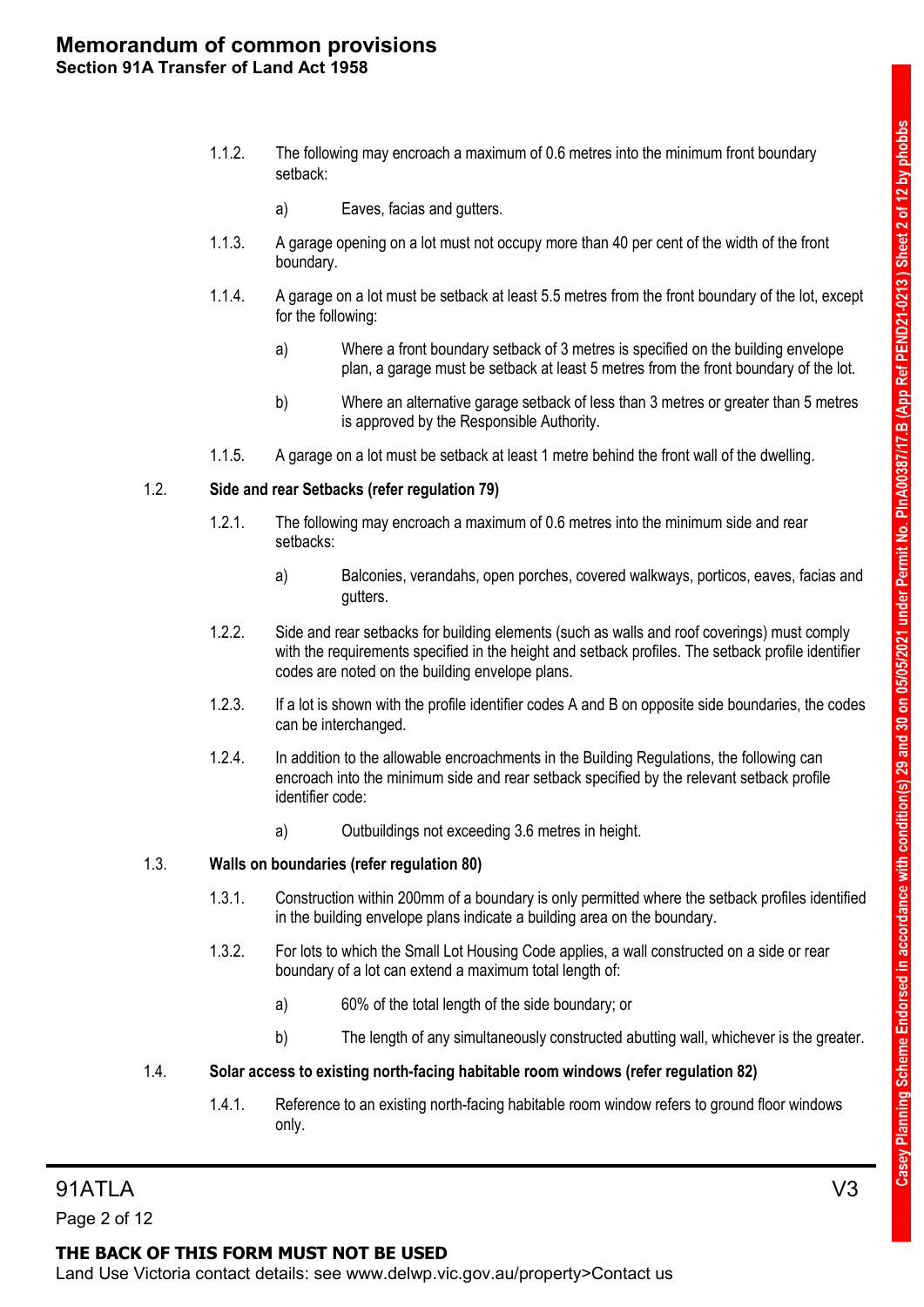1.4.2. Any proposed north-facing habitable room window at ground level in a proposed dwelling on a lot must be clear to the sky and setback more than 3 metres from the north boundary of that lot if it is to be considered, once constructed, as an 'existing' north-facing habitable room window for the purposes of regulation 82.

### 1.5. **Overshadowing of recreational private open space (refer regulation 83)**

- 1.5.1. If sunlight to the recreational private open space of an existing dwelling is reduced, at least 75 per cent, or 25 square metres with a minimum dimension of 3 metres, whichever is the lesser area, of the secluded private open space should receive a minimum of 5 hours of sunlight between 9 am and 3 pm on 22 September.
- 1.5.2. The 75 per cent, or 25 square metres minimum area, can be measured at different locations during the day.

### 1.6. **Overlooking (refer regulation 84)**

1.6.1. The requirements of regulation 84 apply to any habitable room window, balcony, terrace, deck or patio of a dwelling on a lot within the specified overlooking control area (as identified in the relevant setback profile codes shown on the building envelope plan), that has a direct view into an adjoining lot.

### 1.7. **Lot Layout**

- 1.7.1. The following additional clauses apply to all lots;
	- a) Only one dwelling may be constructed on the lot.

### 1.8. **Design Approval**

- 1.8.1. The design of any building or structure to be constructed on a lot must:
	- a) Comply with the Junction at Botanic Ridge Design Guidelines; and
	- b) Comply with the Residential Design Controls at Section 3.2.3 of the Botanic Ridge Precinct Structure Plan
	- c) Be constructed with dual plumbing for recycled water supply for toilet flushing and garden watering use if it is to become available.
	- d) Except for lots subject to the Small Lot Housing Code, receive approval of all plans and specifications by Junction at Botanic Ridge Design Assessment Panel via the Design approval portal at [www.ngdd.com.au](http://www.ngdd.com.au/) prior to a building permit being procured for any such building or structure.

### 1.9. **Permission to construct contrary to these MCPs and any Building Envelope**

- 1.9.1. The requirements of these MCPs may be varied with the consent of the Responsible Authority and when:
	- a) Where consent of the Responsible Authority is required by the Scheme
	- b) A planning permit is issued affecting the lot
	- c) Required by operation of the law.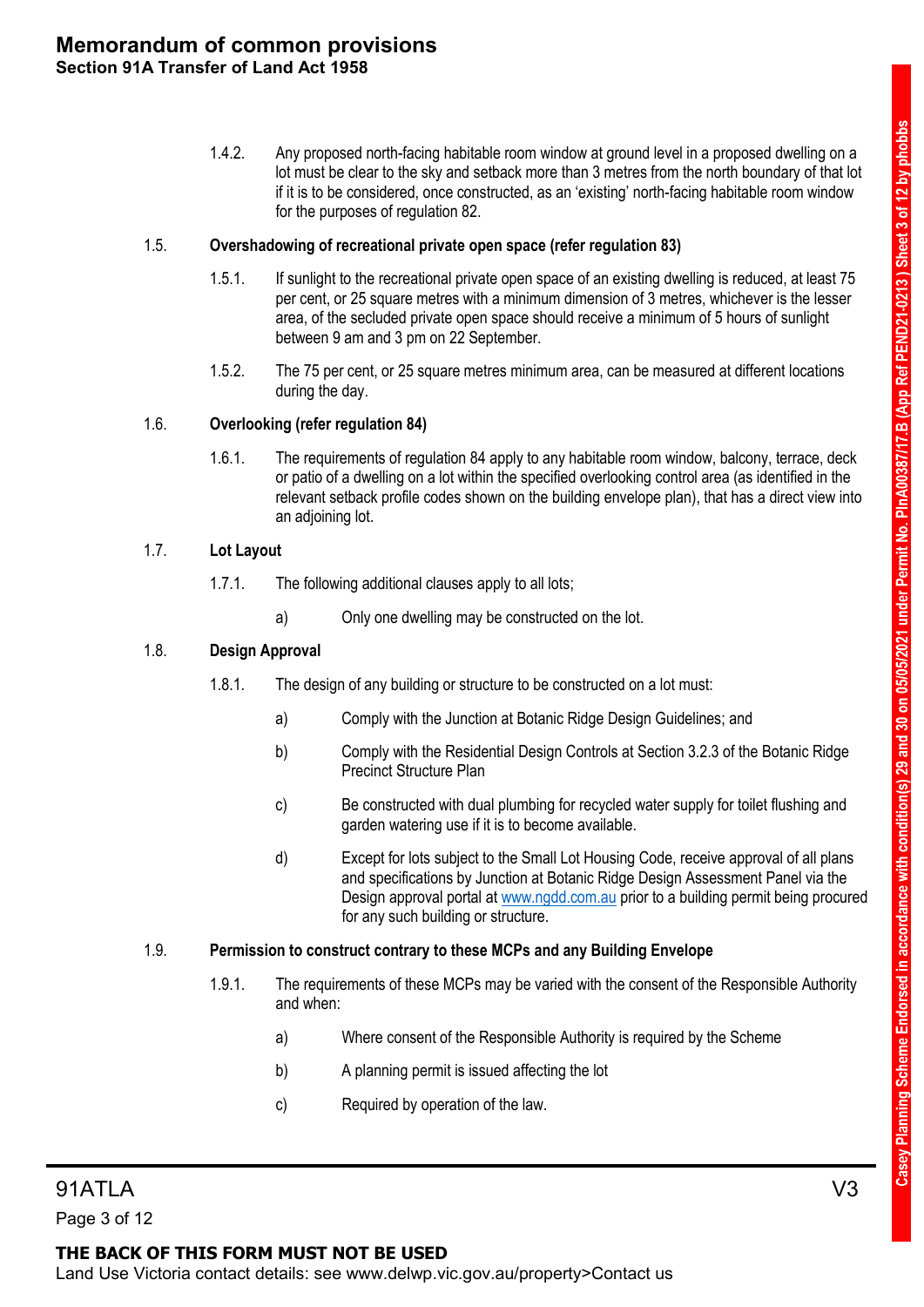### 1.10. **Driveways**

- 1.10.1. A driveway must be fully constructed prior to occupancy of any dwelling constructed on the lot.
- 1.10.2. Relocation of a driveway crossover or, the addition of a driveway crossover to a corner lot, is permitted with the written approval of Design Assessment Panel and Casey City Council. Relocated crossovers must be constructed at the lot owners expense to the specification of Casey City Council and be of the same finish as that originally provided by SIG Group.

### **2. Notes on this MCP**

### 2.1. **Conflicting Annotation**

2.1.1. In the case of a conflicting annotation between the building envelope plan and this MCP text, the MCP text supersedes the plan.

### 2.2. **Natural Ground Level**

2.2.1. Ground level after engineering works associated with the subdivision is to be regarded as natural ground level.

### 2.3. **Easements**

2.3.1. Buildings must not cover registered easements unless approved by the relevant authority.

### 2.4. **Edge Lots**

- 2.4.1. Edge lots are those lots that are part of the same certified plan of subdivision but share one or more common boundaries with or otherwise adjoin a lot that is not part of the same certified plan of subdivision.
- 2.4.2. Regulation 71 applies to an edge lot regardless of Section 1 of this MCP.

### 2.5. **Expiry**

2.5.1. A building envelope will cease to apply to any building on the lot affected by the building envelope after the issue of a certificate of occupancy for the whole of a dwelling on the land.

### **3. General Definitions**

- 3.1. **Approved building envelope** means the building envelope for a particular lot contained in the building envelope plan which is attached to this MCP and has the same meaning as in regulation 71 of the Regulations.
- 3.2. **Building** has the same meaning as in the Building Act
- 3.3. **Building Act** means the act of the Victorian Parliament known as the Building Act 1993, and any reenactment or replacement of that act.
- 3.4. **Building envelope** means an area within each lot where development of a dwelling, shed and garage is allowed subject to the provisions of this MCP.
- 3.5. **Building envelope plan** means the plan which is attached to this MCP showing dwelling setbacks and other related matters.
- 3.6. **Building Permit** means a permit in terms of the Building Act.

Page 4 of 12

### **THE BACK OF THIS FORM MUST NOT BE USED**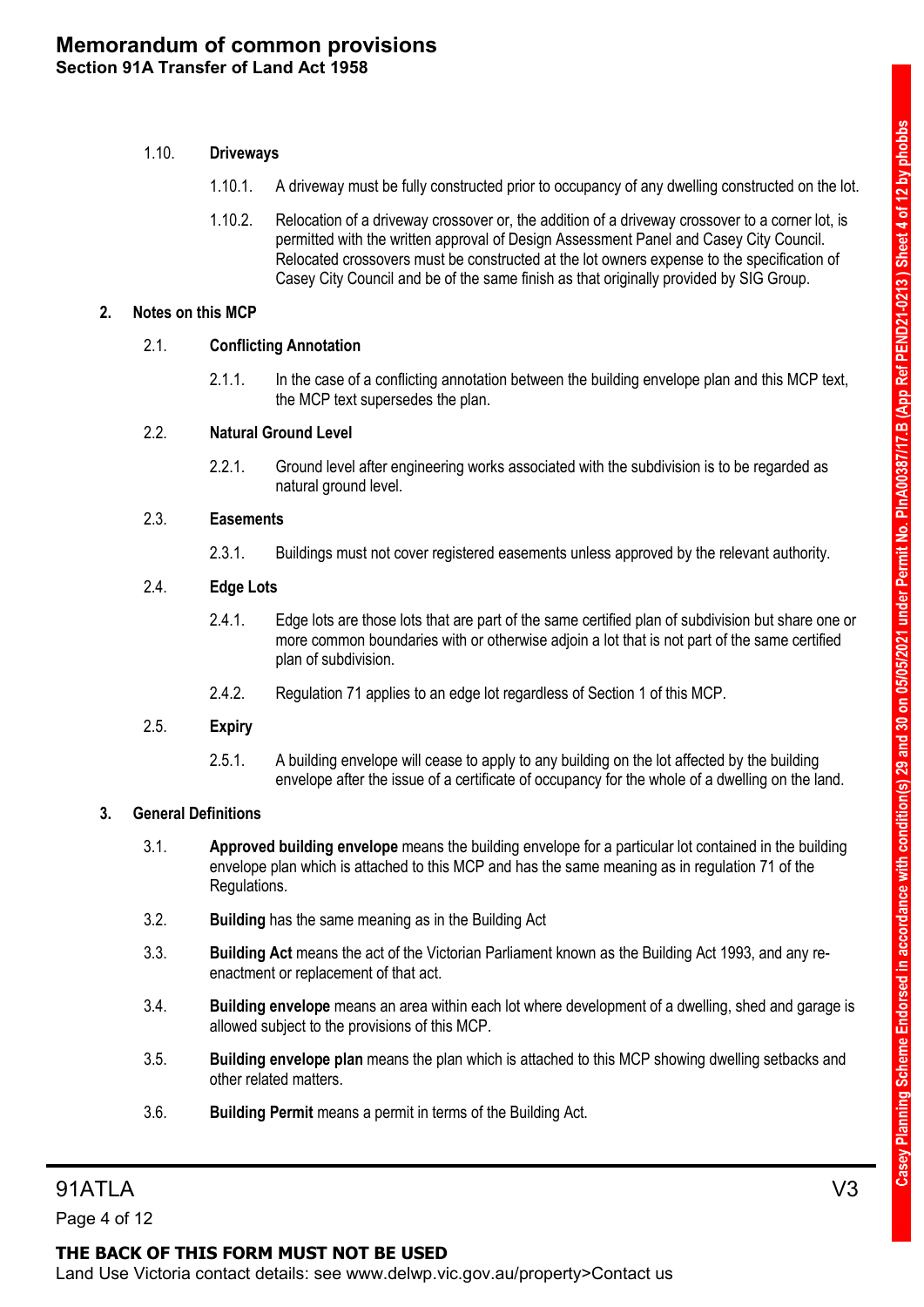- 3.7. **Corner lot** means a lot sited at the intersection of two streets (excluding laneways) where those streets form boundaries of the lot
- 3.8. **Dwelling** has the same meaning as in the Scheme;
- 3.9. **Front boundary** means;
	- 3.9.1. In the case of a lot where only one boundary abuts a road, that boundary which abuts the road; or
	- 3.9.2. In the case of a lot where more than one boundary abuts a road, the shortest of the boundaries which abuts a road and where there is a splayed corner on a lot, that part of the boundary which is created by the splay (the corner section) shall be disregarded.
- 3.10. **Front Building Line** means the front façade wall excluding any façade treatment or engaged pier.
- 3.11. **Height** has the same meaning as in the Regulations.
- 3.12. **Lot** has the same meaning as in the Subdivision Act 1988, and any re-enactment or replacement of that act.
- 3.13. **Junction at Botanic Ridge Design Guidelines** means the design guidelines prepared by SIG Group, as amended from time to time.
- 3.14. **MCP** means this memorandum of common provisions
- 3.15. **On the boundary** means a setback of up to 200 millimetres from the property title boundary.
- 3.16. **Plan of subdivision** means the plan of subdivision to which this MCP is incorporated by way of a restrictions on that plan of subdivision.
- 3.17. **Private Open Space** has the same meaning as in the Regulations.
- 3.18. **Regulations** means the Building Regulations 2018 or any subsequent regulations made pursuant to the Building Act.
- 3.19. **Reserve** has the same meaning as in the Subdivision Act 1988, and any re-enactment or replacement of that act.
- 3.20. **Road** means any kind of road, street, lane or other vehicular access way whatsoever and has the same meaning as in the Road Management Act 2004 and any re-enactment or replacement of that act.
- 3.21. **Scheme** means the planning scheme of the local authority responsible for the land contained within the plan of subdivision.
- 3.22. **Secluded Private Open Space** has the same meaning as in the building regulations.
- 3.23. **Setback** has the same meaning as in the Regulations.
- 3.24. **SIG Group** means Sino Integrity Development Junction Village Pty Ltd ACN 637690487 or any associated entity or related body corporate of SIG Group.
- 3.25. **Side boundary** means a boundary of a lot that runs between and connects the front boundary of the lot to the rear boundary of the lot.
- 3.26. **Small Lot Housing Code** refers to the Small Lot Housing Code incorporated into the Scheme

### 91ATLA V3

Page 5 of 12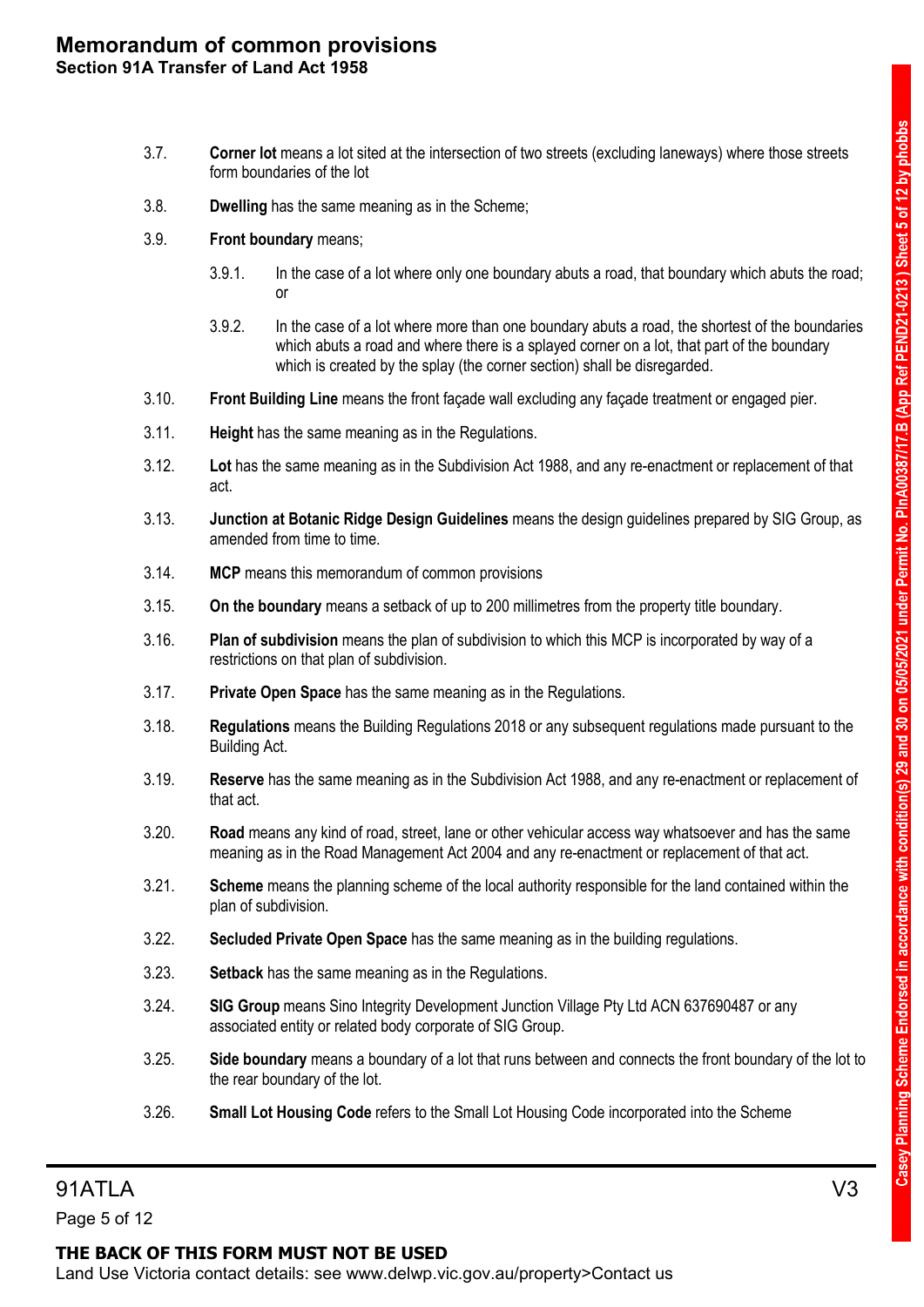- 3.27. **Street**, for the purposes of determining street setbacks, means any road other than a footway or carriageway easement.
- 3.28. **Type A** on a building envelope plan denotes that the lot is one to which the provisions of the Small Lot Housing Code relating to Type A allotments applies.
- 3.29. **Type B** on a building envelope plan denotes that the lot is one to which the provisions of the Small Lot Housing Code relating to Type B allotments applies.

**Expiry:** As set out in the Plan of Subdivision (if applicable)

91ATLA V3 Page 6 of 12

### **THE BACK OF THIS FORM MUST NOT BE USED** Land Use Victoria contact details: see www.delwp.vic.gov.au/property>Contact us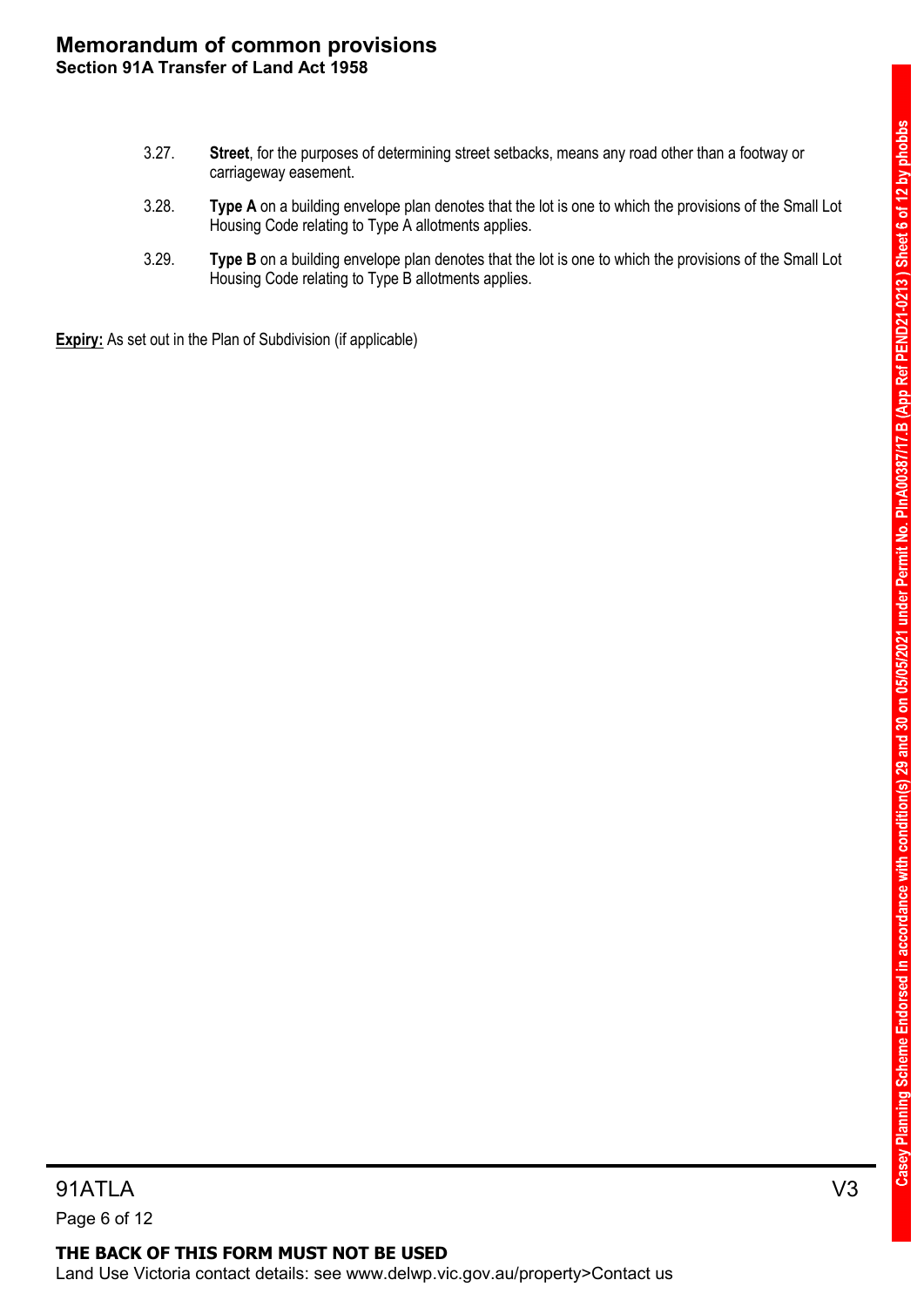- 4 Diagrams and Plans
	- Diagram illustrating the interpretation of the building envelope and the annotation with respect to all edge lots in this stage development 4.1



### NOTATIONS

CONSENT OF THE RELEVANT AUTHORITY. BUILDING ON THE EASEMENT RECEIVES PRIOR WRITTEN THIS MAY VARY ONLY IN THE CIRCUMSTANCES WHERE CANNOT BE CONSIDERED FOR APPROVAL/BUILT UPON. THE PORTION OF THE PROFILE ABOVE THE EASEMENT WHERE A PROFILE WHEN APPLIED COVERS AN EASEMENT,

(refer 'overlooking' in MCP) OVERLOOKING CONTROL AREA

**OTHERWISE** ALL DIMENSIONS ARE IN METRES UNLESS NOTED

NO BUILDING IS ALLOWED WITHIN THE NOTED SETBACK DISTANCE. SETBACKS SHOWN THUS D(3) MUST APPLY THE RELEVANT PROFILE AND BOUNDARY SETBACKS AS DEPICTED.

SETBACK DISTANCE TO THE BUILDING ENVELOPE. WHERE A NUMBER IS SHOWN INSTEAD OF A SETBACK PROFILE IDENTIFIER CODE, THAT NUMBER REPRESENTS THE

# 91ATI A

Page 7 of 12

THE BACK OF THIS FORM MUST NOT BE USED Land Use Victoria contact details: see www.delwp.vic.gov.au/property>Contact us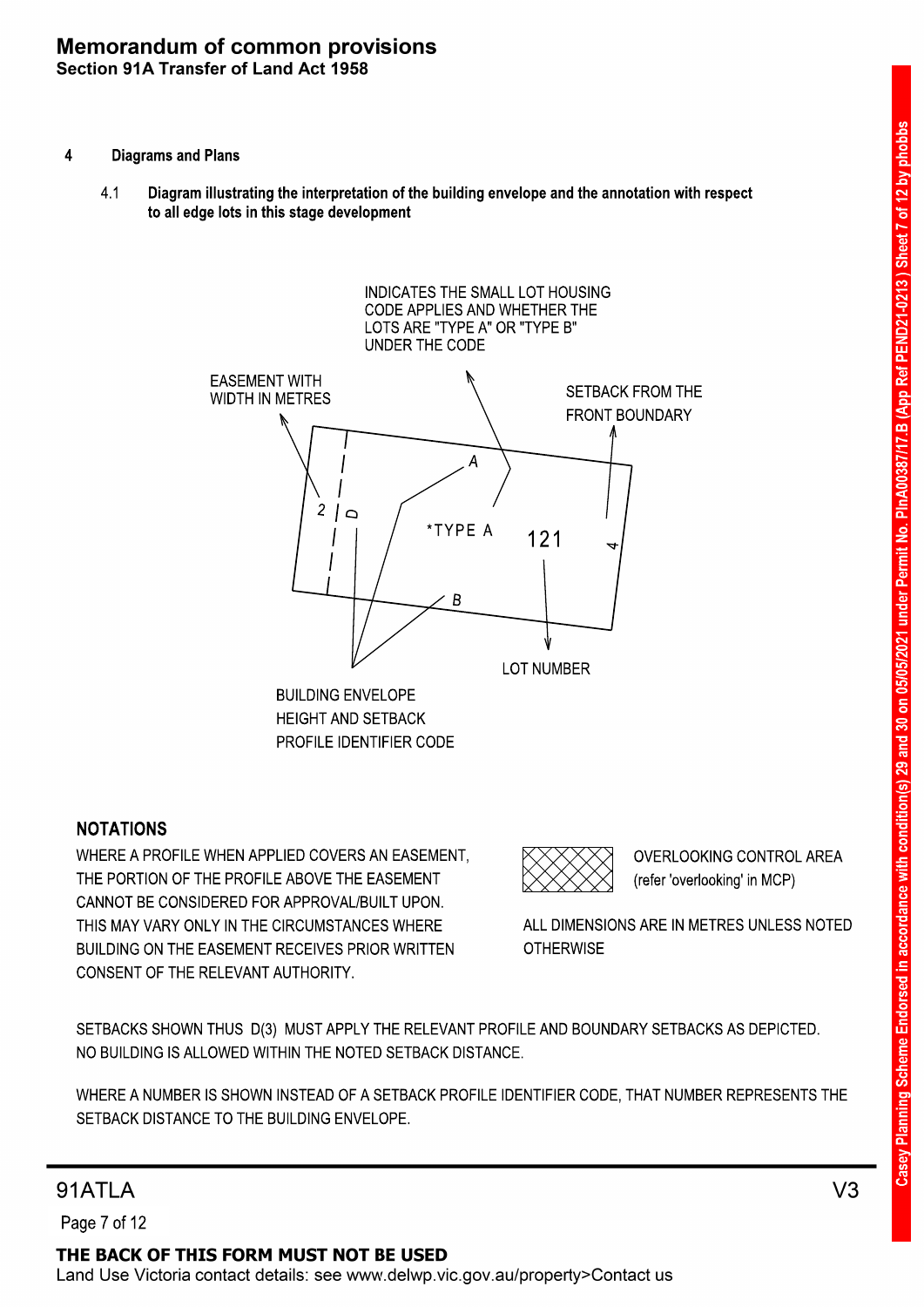### 4.2 Building height & setback profiles referenced in the building envelope plan



# Casey Planning Scheme Endorsed in accordance with condition(s) 29 and 30 on 05/05/2021 under Permit No. PlnA00387/17.B (App Ref PEND21-0213) Sheet 8 of 12 by phobbs

# 91ATLA

Page 8 of 12

### THE BACK OF THIS FORM MUST NOT BE USED

Land Use Victoria contact details: see www.delwp.vic.gov.au/property>Contact us

 $V<sub>3</sub>$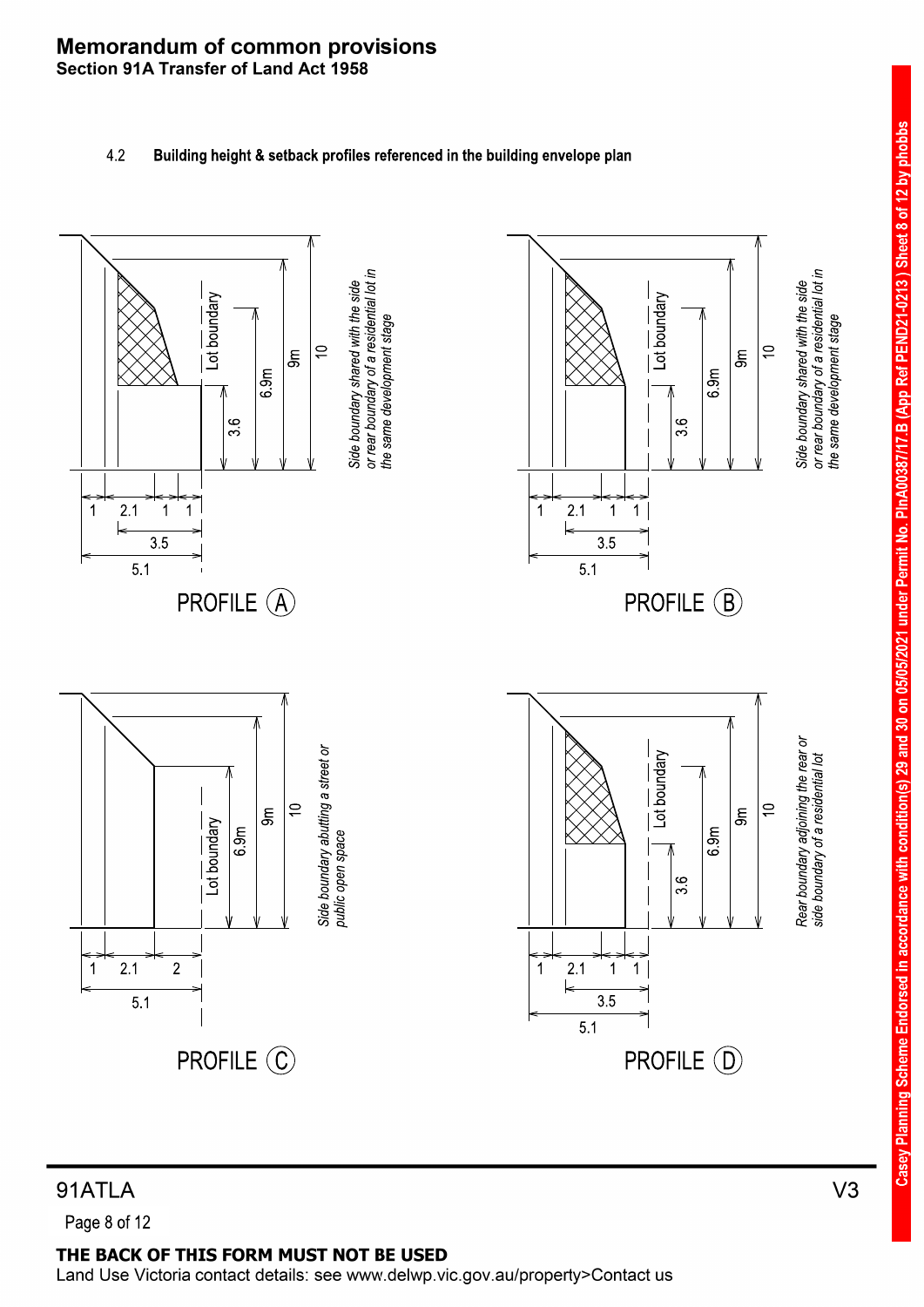4.3 Building envelope plan including height and setback profile identifier code



91ATLA Page 9 of 12

### THE BACK OF THIS FORM MUST NOT BE USED

Land Use Victoria contact details: see www.delwp.vic.gov.au/property>Contact us

Casey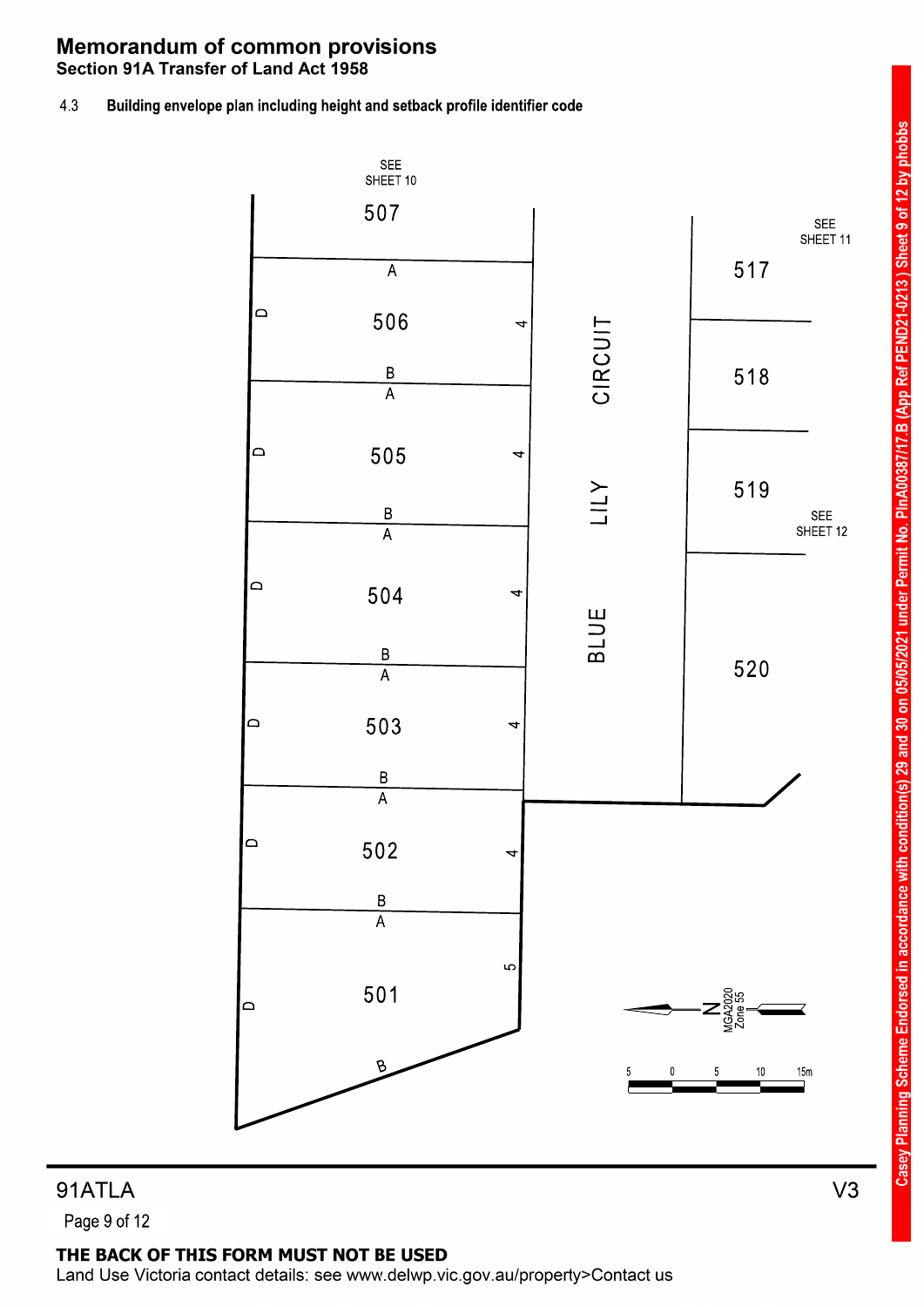

# THE BACK OF THIS FORM MUST NOT BE USED

Land Use Victoria contact details: see www.delwp.vic.gov.au/property>Contact us

Page 10 of 12

**Casey Planning Scheme Endorsed** 

PEND21-0213) Sheet 10 of 12 by phobbs

PInA00387/17.B (App Ref

under Permit No.

2021

in accordance with condition(s) 29 and 30 on 05/0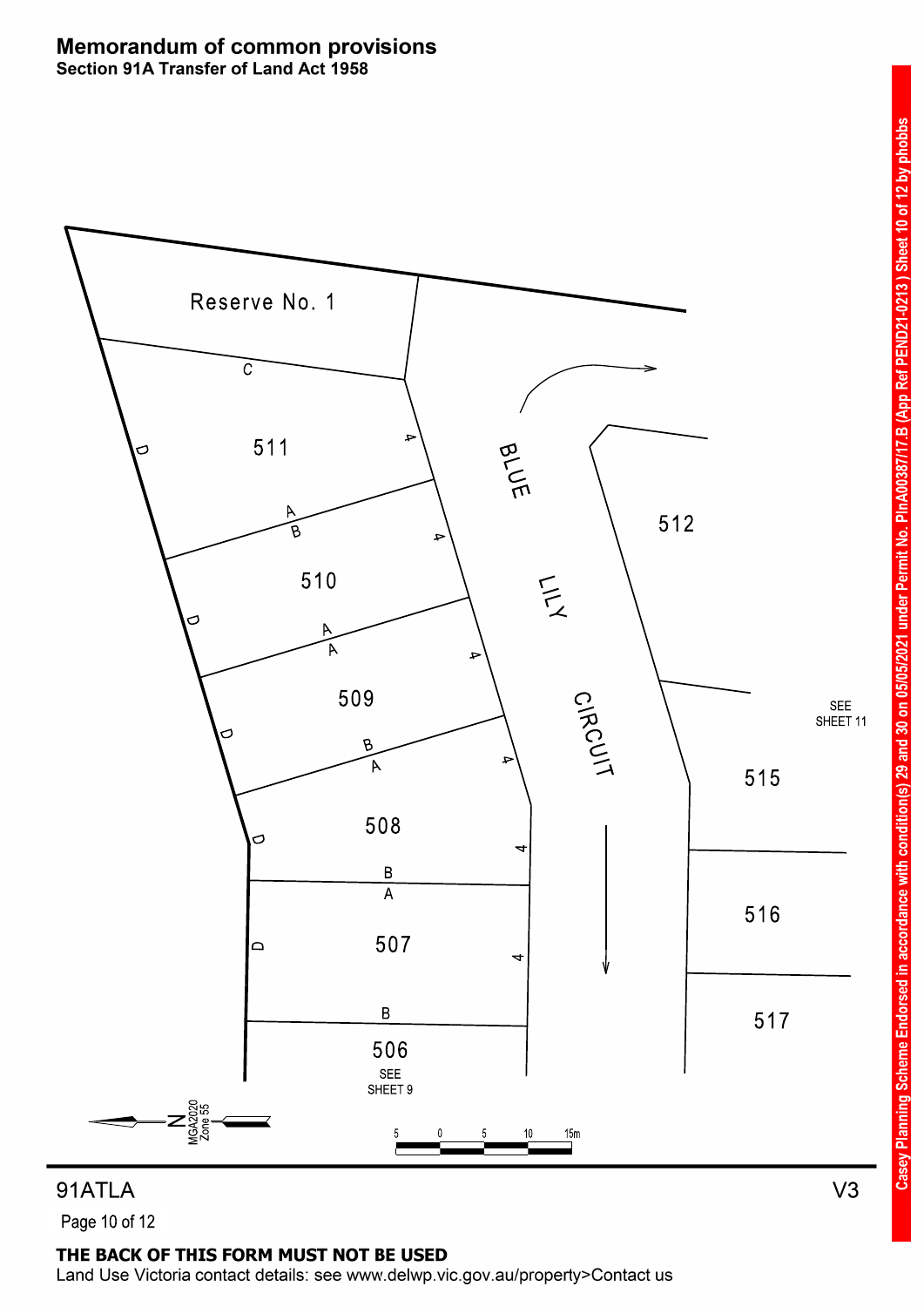

Page 11 of 12

### THE BACK OF THIS FORM MUST NOT BE USED

Land Use Victoria contact details: see www.delwp.vic.gov.au/property>Contact us

 $V3$